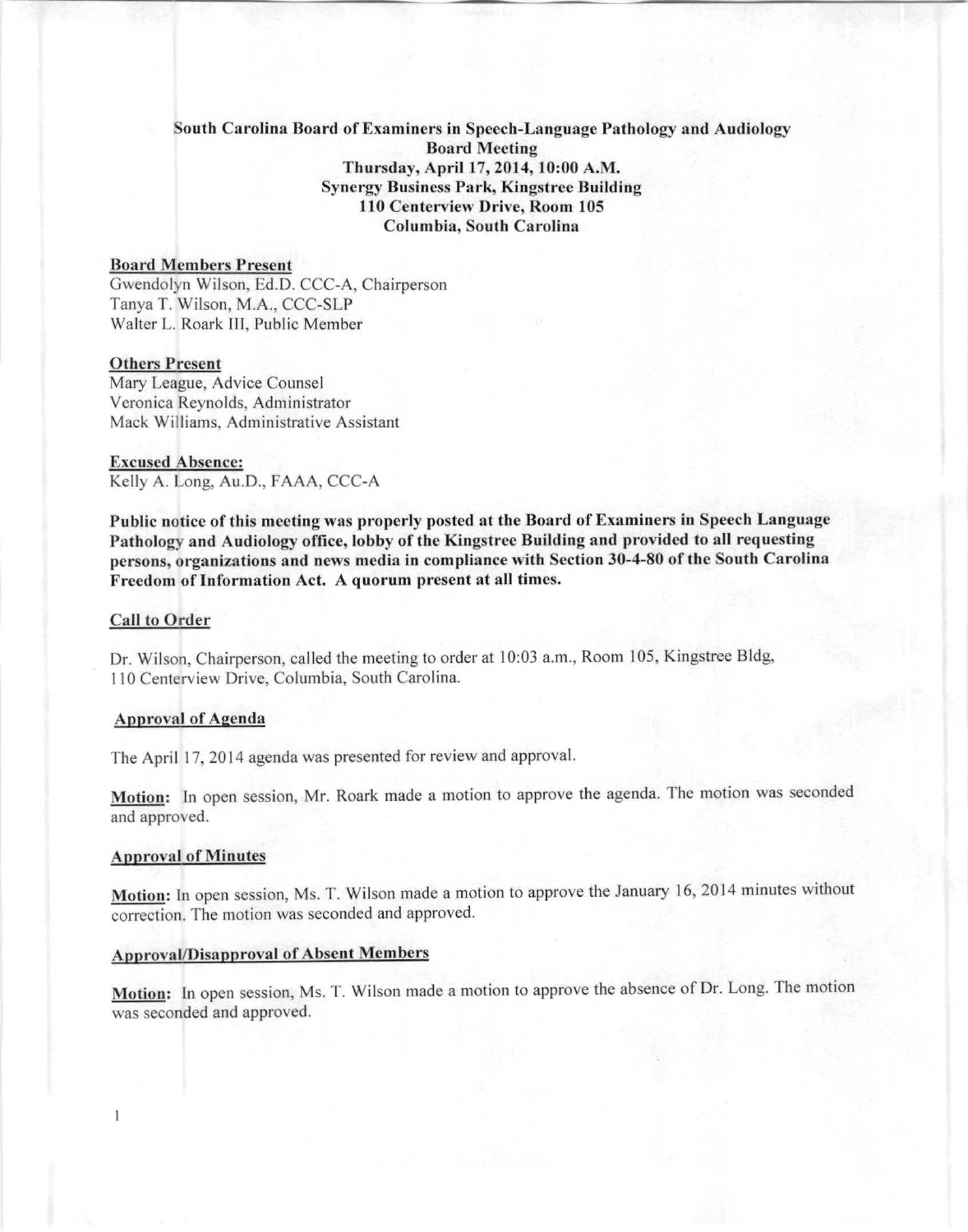# **Ncw Busincss**

Office of Investigations and Enforcement (OIE) Report: Mr. Sanders presented the IRC report to the Board, case 2013-8 recommended for a formal complaint.

Motion: Ms. T. Wilson made a motion to accept the IRC recommendation for case 2013-8. The motion was seconded and approved.

Mr. Sanders presented the statistical report to the Board, eight (8) cases for the year, eight (8) cases closed and currently there are five (5) active investigations.

Motion: Ms. T. Wilson made a motion to accept the statistical report. The motion was seconded and approved.

Office of General Counsel (OGC) Report: Ms. Reynolds presented the OGC Report, there is currently one (I) open case and one (I) pending action.

Financial Report: Ms. Reynolds reviewed the monthly finance report with the Board.

# **Application Hearings** Application hy Reinstatement

Ashleigh Davis: Ms. Davis made a personal appearance before the Board and was not represented by legal counsel. The purpose of the hearing was to determine if the license should be reinstated to practice Speech Language Pathology.

Motion: In open session, Mr. Roark made a motion to go into executive session to receive legal advice from counsel. The motion was seconded and approved.

[Executive Session:] No votes were taken during executive session. 10:28a.m.-10:52a.m.

Motion: In open session, Ms. T. Wilson made a motion to come out of executive session. The motion was seconded and approved.

Motion: In open session, Mr. Roark made a motion to reinstate the license with the following conditions: a four hundred (400) dollar fine with one (I) year probation. The motion was seconded and approved.

### **Initial Application**

Panagiotis Ziozios: Mr. Ziozios made a personal appearance before the Board and was not represented by legal counsel. The purpose of the hearing was to determine if a license should be granted to practice as a Speech Language Pathology Assistant.

Motion: In open session, Mr. Roark made a motion to go into executive session to receive legal advice from counsel. The motion was seconded and approved.

[Executive Session:] No votes were taken during executive session. 11:11a.m.-11:24a.m.